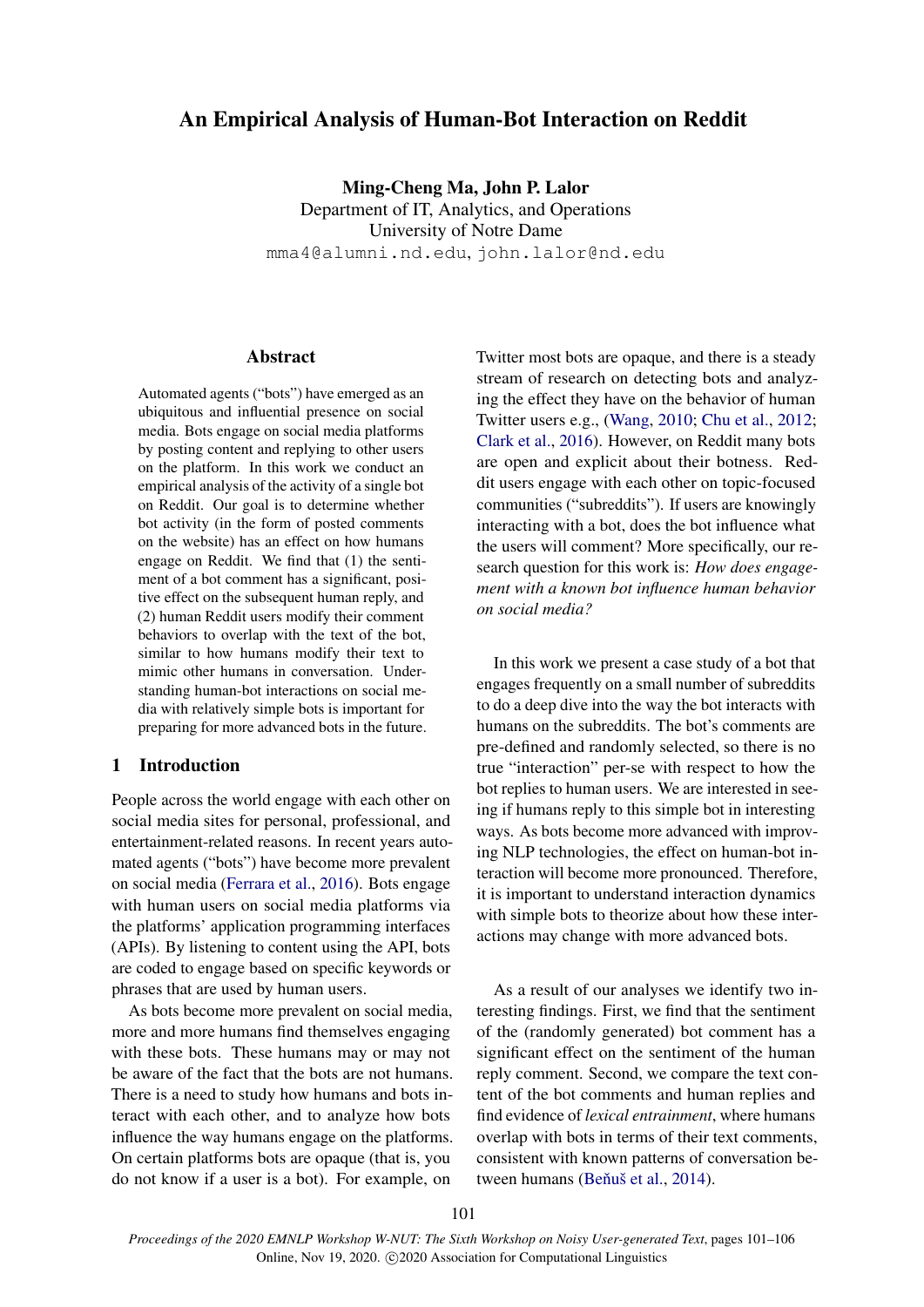<span id="page-1-3"></span>

| Variable                                       | M1                                       | M <sub>2</sub>     | M <sub>3</sub>                                       |
|------------------------------------------------|------------------------------------------|--------------------|------------------------------------------------------|
| <b>Parent Sentiment</b>                        | $-0.008(0.011)$                          | $0.077(0.012)$ *** | $-0.008(0.011)$                                      |
| <b>Bot Sentiment</b><br>Parent Child Same User | $0.039(0.009)$ ***<br>$0.036(0.006)$ *** | $0.084(0.009)$ *** | $0.039(0.008)$ ***<br>$\overline{\phantom{0}}$       |
| Parent Sentiment x Bot Sentiment               | $-0.022(0.023)$                          | $-0.042(0.023)*$   | $-0.022(0.022)$                                      |
| Parent Sentiment x PC Same                     | $0.085(0.016)$ ***                       |                    | $\overline{\phantom{0}}$                             |
| Bot Sentiment x PC Same<br>PS x BS x PC Same   | $0.046(0.013)$ ***<br>$-0.020(0.032)$    |                    | $\overline{\phantom{0}}$<br>$\overline{\phantom{0}}$ |

Table 1: Regression results. Standard errors in parentheses.  $\gamma p < 0.1$ ,  $\gamma \gamma p < 0.001$ 

## 2 Data Collection

In this work we focus on interactions between humans and a single-purpose Reddit entertainment bot. We analyze interactions between Reddit users and bobby-b-bot, a Reddit bot inspired by the Game of Thrones books and TV series.<sup>[1](#page-1-0)</sup> Bobbyb-bot posts are randomly selected quotes from a Game of Thrones character, Robert Baratheon.

We selected the bobby-b-bot for our analyses because the bot is a purely "entertainment" bot, in contrast to many Reddit bots that perform some utility (e.g., text summarization or subreddit moderation). The bot source code is open-sourced and available, so we can see how the bot identifies comments on Reddit that it should reply to. To activate bobby-b-bot, a Reddit user posting on one of the specified subreddits<sup>[2](#page-1-1)</sup> must include some variation of the bot's name in their comment. Once activated, the bot will reply to the comment with a randomly selected quote from the GoT books.

To collect all bobby-b-bot comments from Reddit, we pulled the bot comment data as comment triples from the Pushshift Reddit  $API<sup>3</sup>$  $API<sup>3</sup>$  $API<sup>3</sup>$ . In each triple, there is a human post ("parent"), followed by the bobby-b-bot reply, and finally another human post ("child"). We extracted 126,329 bot comments, spanning from 2017/10/23 GMT-4 to 2020/06/14 GMT-4. There are 95,206 (75%) positive parent comments and 31,123 (25%) negative parent comments. For bot comments, there are 75,634 (55%) positive bot comments and 50,695 (45%) comments. When accounting for those bots comments where another user replied, we were left with 16,124 parent-bot-child comment triples. Among these child comments, we identified 12,109 (75%) positive comments and 4,015 (25%) negative comments.

#### 3 Sentiment Analysis

We first analyze the Reddit comment data using sentiment analysis [\(Liu et al.,](#page-5-2) [2010\)](#page-5-2). In particular, our goal is to determine whether the sentiment of a bot's comment has an effect on the sentiment of comments made in reply. We use the VADER (Valence Aware Dictionary and sEntiment Reasoner) lexicon as our sentiment tool [\(Hutto and Gilbert,](#page-5-3) [2014\)](#page-5-3). VADER is a specific tool that is designed for analyzing social media texts. It can generate the sentiment score based on the unlabeled given texts showing the polarity of sentiment (how positive or negative). We fit a linear regression model to predict the VADER sentiment score of the child comments in our data set. Our three independent variables were: the parent sentiment score, the bot sentiment score, and an indicator variable for whether the parent and child in the triple are the same user. We included all interactions between independent variables in our model.

The regression results provide some interesting observations (Table [1,](#page-1-3) M1). Parent sentiment does not have a significant effect on the child sentiment, whereas bot sentiment has a significant positive effect on child sentiment. The indicator variable has a significant positive effect on child sentiment as well. The interaction between parent sentiment and the indicator variable is significant. Because the parent sentiment is by itself not significant, there is potentially a crossover interaction. Therefore, we ran two additional regression models, splitting the data based on whether the parent and child were the same user (M2) or different users (M3).

When the parent and child users are the same, both parent and bot sentiment have a significant positive effect on the child comment sentiment (Table [1,](#page-1-3) M2). That the parent comment sentiment affects child comment sentiment is intuitive, as the same user will be more likely to be consistent in terms of sentiment in the conversation with the bot. However, it is interesting that the bot sentiment has

<span id="page-1-1"></span><span id="page-1-0"></span><sup>1</sup><https://github.com/bobby-b-bot/reddit> <sup>2</sup>[https://github.com/bobby-b-bot/](https://github.com/bobby-b-bot/reddit/blob/master/subs.json)

[reddit/blob/master/subs.json](https://github.com/bobby-b-bot/reddit/blob/master/subs.json)

<span id="page-1-2"></span><sup>3</sup><https://pushshift.io/>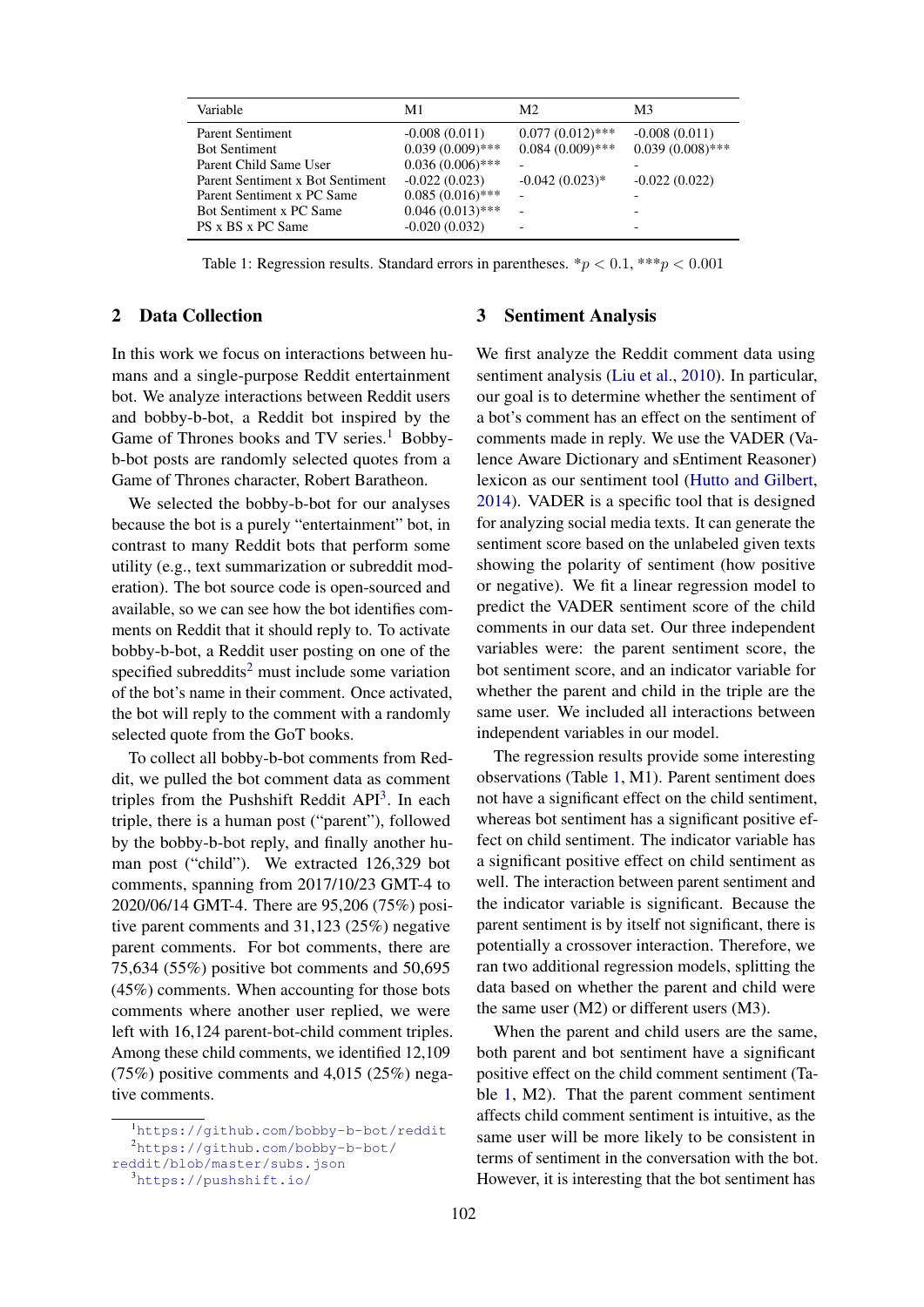<span id="page-2-0"></span>

Figure 1: Histograms of Jaccard scores for the three comment pairs in our analyses.

a positive affect as well. When the parent and child users are different, there is no longer a significant effect from the parent comment sentiment, but the bot comment sentiment is still significant (Table [1,](#page-1-3) M3). That a randomly generated quote can affect the sentiment of a comment written by a human is interesting. This result is consistent with prior work on bots influencing human behavior, but here there is no incentive or end goal for which the bot was built [\(Nass et al.,](#page-5-4) [1995;](#page-5-4) [Bell et al.,](#page-4-3) [2003;](#page-4-3) [Coulston](#page-4-4) [et al.,](#page-4-4) [2002\)](#page-4-4). The human influence is only based on the entertainment value.

#### 4 Textual Overlap

We next consider how Reddit users modify the text of their comments in response to the bot (*lexical entrainment*). Lexical entrainment is when speakers use words that overlap with words of their conversational partner (Beňuš et al., [2014\)](#page-4-2). Prior work has shown that humans will adapt their speech when interacting with computers [\(Nass et al.,](#page-5-4) [1995;](#page-5-4) [Bell et al.,](#page-4-3) [2003;](#page-4-3) [Coulston et al.,](#page-4-4) [2002\)](#page-4-4). Computer agents have been designed to encourage individuals to adapt their speaking rate or amplitude [\(Bell](#page-4-3) [et al.,](#page-4-3) [2003;](#page-4-3) [Coulston et al.,](#page-4-4) [2002\)](#page-4-4). However, here the bot presents randomly selected text, and the only aim of the bot, insofar as it has an aim, is to entertain. Will humans adjust their comments when interacting with the bot?

For our entrainment metric we use Jaccard similarity [\(Levandowsky and Winter,](#page-5-5) [1971\)](#page-5-5). Jaccard similarity is a ratio of overlapping tokens to total tokens between two comments, and from 0 (no overlap) to 1 (perfect overlap). Entrainment metrics in prior work are token-focused, where entrainment

for specific keywords are measured (Beňuš et al., [2014\)](#page-4-2). Here we are interested in a global measure, and we therefore use Jaccard similarity to that end.

We measure entrainment in our comment triples across three comment pairs: (1) between parent and child comments, (2) between bot and child comments, (3) and between parent and child comments where the trigger phrase has been removed. For cases 1 and 2 we can compare human-human entrainment with bot-human entrainment. However, we include case 3 so that we can remove examples that may artificially inflate our entrainment results. Recall that the bobby-b-bot is activated by a user including the bot name in a comment. Therefore the phrase "bobby b" (or a variation) appears in all parent comments. In certain cases the child comment also includes the phrase, as the child user also wants to summon the bot. To avoid counting these we remove all instances of "bobby b" from the parent and child comments for our case 3 analysis. In all cases we remove stop words before calculation.

In each case we plot a histogram showing, of those triples where there is some overlap, the Jaccard scores of the relevant pair in the triple (Figure [1\)](#page-2-0). For parent-child entrainment there are 10,723 comment pairs with overlap, for bot-child entrainment there are 4,527 pairs, and for parent-child entrainment with the bot triggers removed there are 2,728 pairs. First, the vast majority of overlap between humans (i.e., the parent-child comment pairs) is a result of the child comment user calling the bot again via the "bobby b" keyword. Once this is removed the number of instances with overlap drops significantly. However, we still observe some positive amounts of overlap between humans. That this overlap occurs with another conversant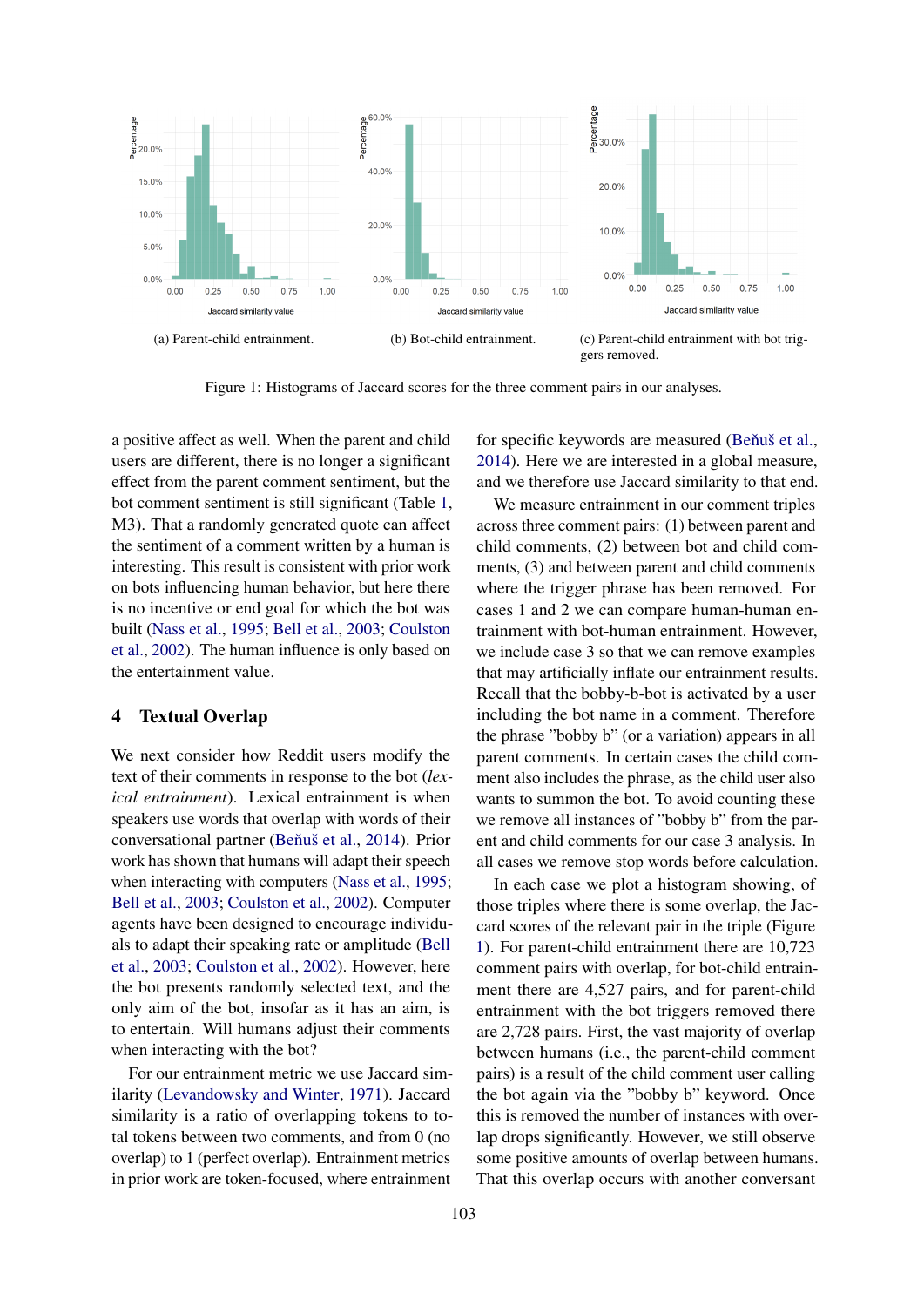<span id="page-3-0"></span>

| Parent comment                                                                                                                                                                                                                                                             | <b>Bot Comment</b>                                                                                                                     | Child comment                                                                                                                                                                                                                                                                                                                                                                                                                  |
|----------------------------------------------------------------------------------------------------------------------------------------------------------------------------------------------------------------------------------------------------------------------------|----------------------------------------------------------------------------------------------------------------------------------------|--------------------------------------------------------------------------------------------------------------------------------------------------------------------------------------------------------------------------------------------------------------------------------------------------------------------------------------------------------------------------------------------------------------------------------|
| Bobby B is our true savior, he helped us cope<br>with season 8.                                                                                                                                                                                                            | CAREFUL, NED! CAREFUL NOW!                                                                                                             | That's right, Bobby B, we have to be careful when watching Season 8 or<br>we might lose braincells.                                                                                                                                                                                                                                                                                                                            |
| I'm usually always for more but I actually re-<br>watched a clip from e2 the other day (when<br>it's decided Lady will be killed in Nymeria's<br>place) and forgot how disappointed I was in how<br>Bobby B handled it when Ned questioned the<br>order. Been sad about it | SURROUNDED BY LANNISTERS! EVERY<br>TIME I CLOSE MY EYES I SEE THEIR<br><b>BLONDE HAIR AND THEIR SMUG. SATIS-</b><br><b>FIED FACES!</b> | I suppose you were surrounded at that time and couldn't do much else, I<br>get it. This bot is alive Rip Lady                                                                                                                                                                                                                                                                                                                  |
| <i>Bobby B</i> , c'mon man, you have to admit it's<br>pretty similar to something you say all the time.                                                                                                                                                                    | <b>GODS WHAT A STUPID NAME!</b>                                                                                                        | 'What? Ros? Well it's probably short for something like Roselyn, or know-<br>ing GRRM, maybe like Rosmallysyn or some moderately real sounding<br>anglo name that isn't actually a name. I'm surprised he went with some-<br>thing as normal as Robert for you. Handy nicknames like <i>Bobby B</i> are<br>pretty common though. Like Ned. Ned is a normal name, but I don't think<br>Eddard is a name in real life. Thoughts? |
| Why do you keep calling me Ned Bobby B?                                                                                                                                                                                                                                    | A DOTHRAKI HORDE ON AN OPEN FIELD.<br>NED!                                                                                             | Why do you keep calling me Ned Bobby B?                                                                                                                                                                                                                                                                                                                                                                                        |

Table 2: Examples of comment triples from the data set. Parent-child comment overlaps are *italicized*, and botchild overlaps are underlined.

(the bot) in between suggests that the human users are conversing between themselves even though the bot is in the middle. This could be due to the fact that the bot randomly generates text, and is not contributing to the conversation per se. We found that some of the human-human entrainment occurs when the parent and child user are the same, suggesting that the individual has the bot as a conversant but is in effect speaking with herself.

That there are positive amounts of overlap between humans is interesting but not surprising. More surprising is the presence of entrainment between the bot and the child comment user. While evidence of human-machine entrainment has been found in prior work [\(Bell et al.,](#page-4-3) [2003;](#page-4-3) [Brennan,](#page-4-5) [1996;](#page-4-5) [Coulston et al.,](#page-4-4) [2002\)](#page-4-4), such research involved bots that were programmed with a purpose, so the bots were designed to generate relevant content to interact with humans. However, here the text for the bobby-b-bot is randomly sampled from a list of pre-existing scripts. People still overlap with bot texts to some positive degree even though there is no need for them to modify their speaking behavior in the conversations.

We sampled instances where there is evidence of entrainment to see why human users are interacting with bobby-b-bot (Table [2\)](#page-3-0). In certain cases users will address the bot directly, but even in doing so will entrain with the bot as well, if only in a small way (e.g., a word or two, Table [2](#page-3-0) line 1). However, there are times when a user will engage with the bot as part of the flow of conversation (Table [2,](#page-3-0) lines 2 and 3). Here the user takes the randomlygenerated bot response as an actual response and continues the conversation. Finally, in certain cases it seems that users simply want to engage with the bot to see what comments the bot will post, and therefore repeat themselves to re-trigger the bot in

an extended conversation thread (Table [2,](#page-3-0) line 4).

It is intriguing to see that the child comment adopts words both from the parent comment and the bot comment. Even though the humans are interacting with a bot, and a simple bot at that, they still will try to behave like they are talking to other human beings. Even when the overlaps are just one or two words within the text, those words serve as an important role for human referencing. By mentioning the key common words, humans can still efficiently keep the conversation going.

#### 5 Related Work

Much of the recent work regarding bots has been in the area of bot detection, in particular bots on Twitter [\(Chu et al.,](#page-4-0) [2012;](#page-4-0) [Clark et al.,](#page-4-1) [2016;](#page-4-1) [Ferrara](#page-5-0) [et al.,](#page-5-0) [2016\)](#page-5-0). On Reddit there are some opaque bots [\(Hurtado et al.,](#page-5-6) [2019\)](#page-5-6), however in many cases bots are transparent, typically by including the word "bot" in the username. Prior work has looked at human-bot cooperation for subreddit moderation [\(Jhaver et al.,](#page-5-7) [2019\)](#page-5-7), but to the best of our knowledge this is the first work to study human-bot interaction and comment pattern effects on Reddit. This work also diverges from prior work on human-bot interaction [\(Bell et al.,](#page-4-3) [2003;](#page-4-3) [Brennan,](#page-4-5) [1996;](#page-4-5) [Coul](#page-4-4)[ston et al.,](#page-4-4) [2002\)](#page-4-4). In most work where the influence of bots is investigated, the bot is purposefully programmed or designed to elicit some response or interaction. However, bobby-b-bot comments are randomly selected snippets of text, and the bot's purpose is to entertain.

#### 6 Conclusion

In this work we present a detailed analysis of the effects of a single social media bot on human communication. While our sample is limited, the num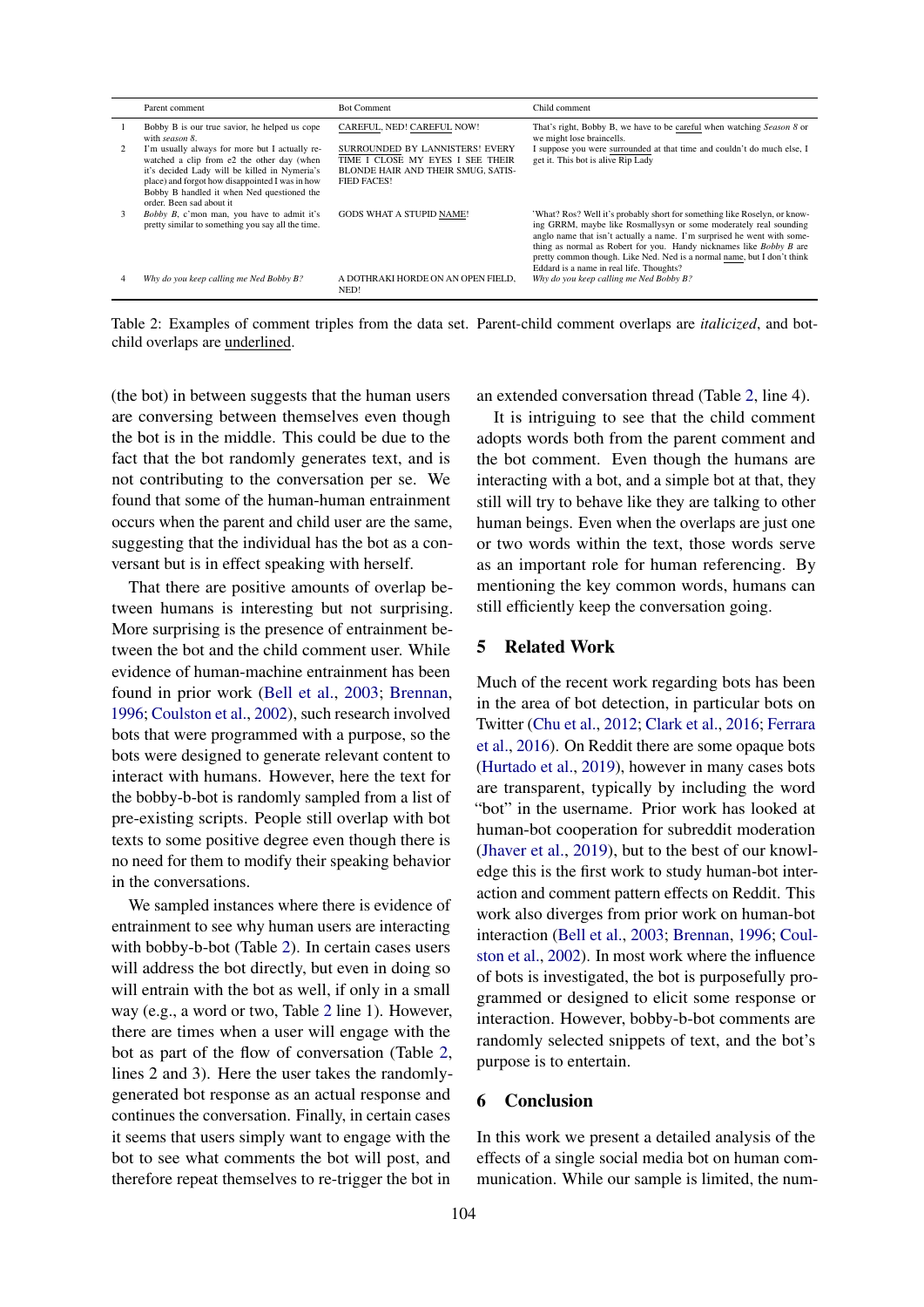ber of such social entertainment bots is only going to increase with more advanced text generation capabilities. The bobby-b bot we studied uses a simple random text selection algorithm to "interact" with users on Reddit. We have shown that even a simple bot can have an effect on the way individuals communicate on the platform. Understanding human-bot interaction when bots are simple is key for building theories of interaction for when the bot technology improves (e.g., a bot that is built on top of GPT-3, [Brown et al.](#page-4-6) [2020\)](#page-4-6).

In this work we consider a single Reddit bot as a case study. Our goal was to determine whether a bot built for entertainment, and not meaningful back and forth with human users, had an effect on human user sentiment and word selection. Certain details of how the bobby-b-bot is implemented (e.g., randomly selecting what text will be posted) are not consistent with the normal flow of conversation. However, we see that in response to the bot's post, humans are matching keywords that the bot used. So in the context of short, discrete interactions on social media, it would be interesting to see if this behavior holds with other bots. An important direction for future work would be to extend this further and conduct similar studies on a wider range of human-bot interactions to see if the results are more broadly applicable. In particular, is this effect more prevalent in goal-driven bots (i.e., bots that seek to change opinion or raise awareness) than in bots that exist for entertainment purposes?

Typically, lexical entrainment is *targeted*, that is, specific keywords are investigated to see if there is overlap [\(Brandstetter et al.,](#page-4-7) [2017;](#page-4-7) [Iio et al.,](#page-5-8) [2015\)](#page-5-8). However in this work we consider global entrainment, where any overlap (stop words excluded) is tracked. Because the interactions are short, we consider all overlap meaningful. While Jaccard similarity is an appropriate metric in terms of calculating the overall token overlap, more sensitive metrics could also be considered to incorporate weights for different types of tokens (e.g., rare words).

Prior work on human-machine lexical entrainment looked at conversations between humans and physical robots in a shared space, or conversational agents [\(Hoegen et al.,](#page-5-9) [2019\)](#page-5-9). More generally, the entrainment phenomenon is usually studied over the course of a conversation, to determine if conversation participants imitate each other's conversation styles. However in this work we look at discrete human-bot interactions on social media. We find evidence of entrainment in short interactions with a technically simple bot. That humans are imitating the bots in these discrete interactions is an interesting result. Future work to investigate this on a larger bot data set is needed to determine if this behavior is wide-spread on Reddit. Even beyond Reddit, bots on other social media platforms such as Twitter may be able to influence human responses without an extended back-and-forth to establish trust.

#### Acknowledgments

This work supported in part by the University of Notre Dame Center for Research Computing.

## References

- <span id="page-4-3"></span>Linda Bell, Joakim Gustafson, and Mattias Heldner. 2003. Prosodic Adaptation in Human-Computer Interaction. page 4.
- <span id="page-4-2"></span>Štefan Beňuš, Agustín Gravano, Rivka Levitan, Sarah Ita Levitan, Laura Willson, and Julia Hirschberg. 2014. [Entrainment, dominance and al](https://doi.org/10.1016/j.knosys.2014.05.020)[liance in supreme court hearings.](https://doi.org/10.1016/j.knosys.2014.05.020) *Knowledge-Based Systems*, 71:3–14.
- <span id="page-4-7"></span>Jürgen Brandstetter, Clay Beckner, Eduardo Benitez Sandoval, and Christoph Bartneck. 2017. Persistent lexical entrainment in hri. In *Proceedings of the 2017 ACM/IEEE International Conference on Human-Robot Interaction*, pages 63–72.
- <span id="page-4-5"></span>Susan E Brennan. 1996. Lexical Entrainment in Spontaneous Dialog. page 4.
- <span id="page-4-6"></span>Tom B Brown, Benjamin Mann, Nick Ryder, Melanie Subbiah, Jared Kaplan, Prafulla Dhariwal, Arvind Neelakantan, Pranav Shyam, Girish Sastry, Amanda Askell, et al. 2020. Language models are few-shot learners. *arXiv preprint arXiv:2005.14165*.
- <span id="page-4-0"></span>Zi Chu, Steven Gianvecchio, Haining Wang, and Sushil Jajodia. 2012. Detecting automation of twitter accounts: Are you a human, bot, or cyborg? *IEEE Transactions on Dependable and Secure Computing*, 9(6):811–824.
- <span id="page-4-1"></span>Eric M Clark, Jake Ryland Williams, Chris A Jones, Richard A Galbraith, Christopher M Danforth, and Peter Sheridan Dodds. 2016. Sifting robotic from organic text: a natural language approach for detecting automation on twitter. *Journal of computational science*, 16:1–7.
- <span id="page-4-4"></span>Rachel Coulston, Sharon Oviatt, and Courtney Darves. 2002. Amplitude Convergence in Children's Conversational Speech with Animated Personas. page 4.